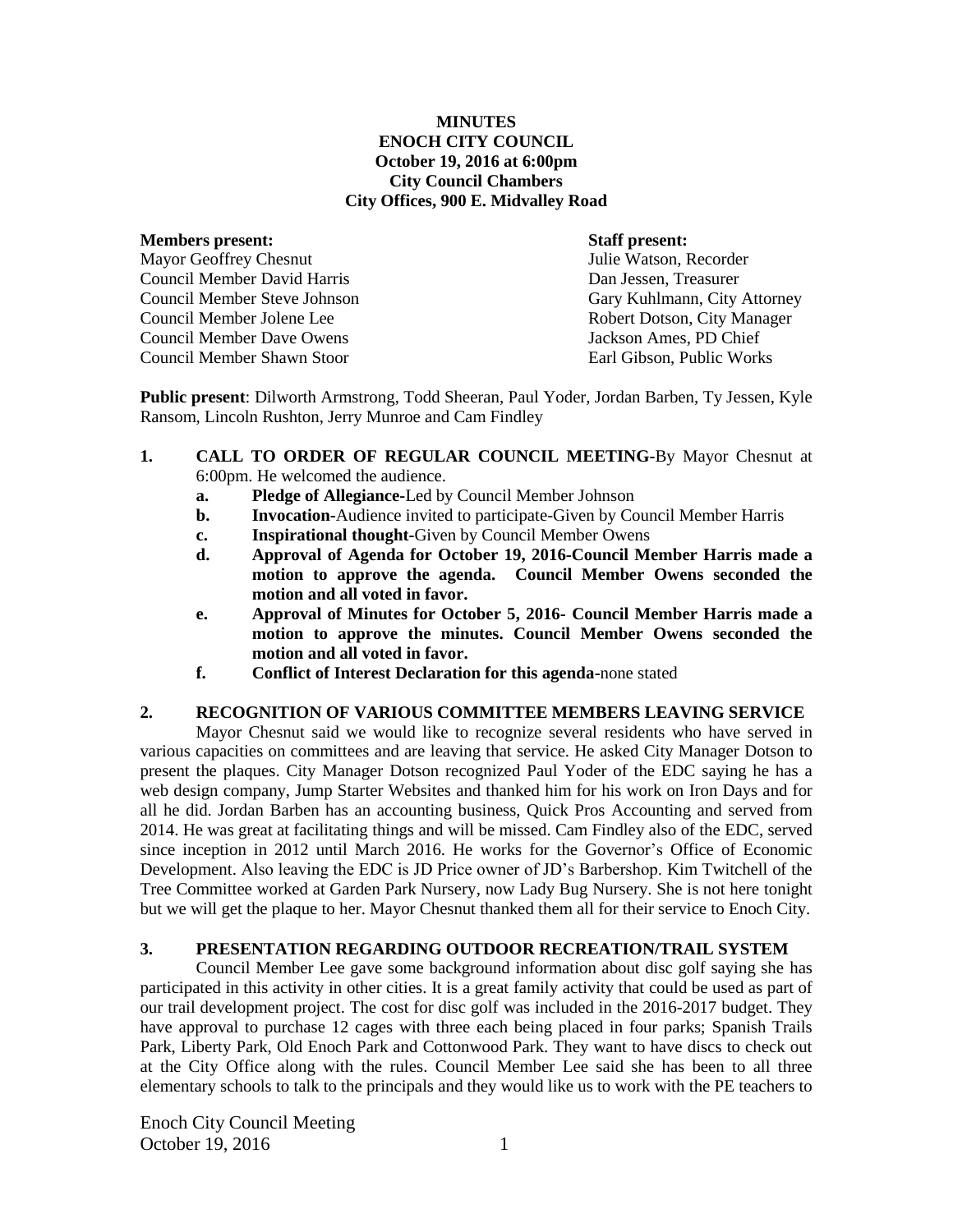teach what disc golf is all about. They hope to have volunteers go to the schools to explain the program. She added she is working with the SUU Department of Outdoor Fitness and Recreation and the SUU Department of Rural Health to try to get an EDGE project student to work with the PE teachers.

Cam Findley of the trails committee reported saying he made some maps of each park and how the disc cages will be set up. He told about the website and possible routes to take and events that could coordinate with disc golf. This could also unite the community at other events like  $4<sup>th</sup>$  of July. No one else in Iron County has this program. He told about the difference between professional courses and what we will have adding there are two courses at the Three Peaks Rec area. He gave more details about plans for tournaments saying it brings tourism and is great for group events. It is free to play. Asked about maintenance, he said it is very low and the posts can be easily mowed around. He said they plan to order the baskets tomorrow and they will ship on the 28<sup>th</sup>. The parks people will install them for us. Council Member Lee said Cam did the negotiating with the companies and we will have the Enoch logo on the discs. Council Member Johnson asked about the money and Dan said it is in the park development budget with \$5,000 set aside for this project. There are no grants now but we may get some from RAP tax funding for expansion in the future, Cam said. City Manager Dotson said this is a piece of a bigger project to connect Enoch with a trails system. It was noted that vandalism drops because people are around more in the evenings. Mayor Chesnut thanked everyone for their work on this project.

## **4. DISCUSS WELL FINANCING OPTIONS**

Mayor Chesnut asked Treasurer Dan Jessen and City Manager Dotson for an update on the options. City Manager Dotson said we are making this public now and intended to bring the agreement with the well owner who wanted to close tomorrow. After we looked through everything we still did not have all of the details to finalize the agreement. The main concern now is the level to which we want to develop the well which will determine the amount of financing we need. This information was on a handout passed out to the Council Members.

Purchase alone-\$200,000 (impact fees) \$400,000 (loan) Loan (Pay of old/new loan with draws) Separate Metering Sell to farmers Add telemetry/SCADA-\$10,000

Make culinary Well head protection/State approval-\$4,000 Grout-\$34,150 New well house-

Pipe to our system-\$22,810 feet Water Modeling-\$13,000 Pipe/fittings-\$12.50 per foot Labor/Installation-\$728, 536 Testing-

The City Council discussed the three options presented. Other funding such as CIB could be explored to pipe the water into the existing water system at a later date. It was noted the well owner have expressed some new demands that we need to discuss in Executive Session as part of finalizing the agreement. There was more discussion of equipment updates, processes for updating to culinary status, well head protection zone and piping to get the water into the existing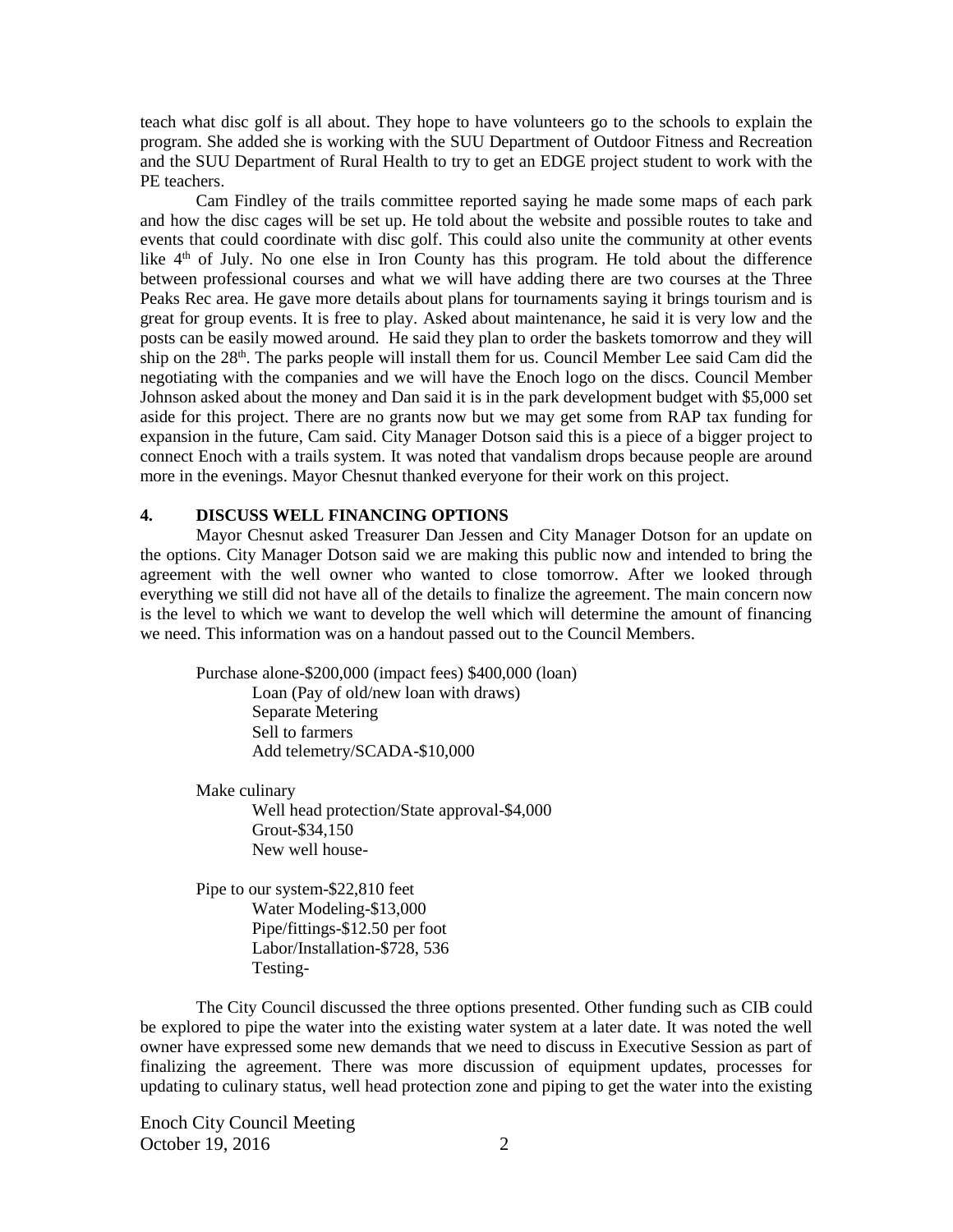water system. The well house was surveyed and there are challenges with locating the property line and questions to resolve. We sent out water samples some time ago and the water is really good water. The bank just needs a number from us when the City Council decides on the extent of the project.

Council Member Harris commented saying the interest rate of 3½ % is very good. Dan said the bank will work with us on this small loan by perhaps making it interest only until the other water loan is paid off. Council Member Harris said he is favor of locking in the low rate. CIB funds are 1½ % but are getting harder to get, City Manager Dotson said. Dan said we may not want to go through with the whole project right now because we may be able to use CIB funds later. It was noted that is not the only funding source available. We could investigate funding from Rural Water, Department of Water Resources and others.

There was brief discussion of the possibility of a revenue source by selling some of the irrigation water to other farmers for the time being. Dan said the agreement with the well owner includes ensuring well head protection with teeth in it to protect against surrounding pollutants. It may not be a bad choice to purchase and upgrade to better ensure the well head protection. Well head protection zones are covered in a County Ordinance and they have the power to enforce it. Another issue is the closest landowner has applied to drill a well and divert 4000 AF water to his well and pivots. We protested that change application. Council Member Owens asked if we would have more leverage on the protest if we add the culinary upgrade now to protect the well head. City Manager Dotson noted we said in the protest that the intent is for a municipal culinary well. Council Member Harris said he likes the idea of combining the purchase/upgrade now and then find other monies to bring the well into the existing water system.

Mayor Chesnut said we need some consensus as we go forward. Financing is part is the time frame. Council Member Johnson said since this well became public he has had discussions with citizens who felt the City should approach this like a good household is run by avoiding debt. He suggested we use savings for the well purchase. Dan said we have the money but we would be running too low on the required cash position in the water company and he does not think it is good idea. Council Member Stoor agreed saying he likes the idea of purchasing the well and doing the upgrade to culinary now. Council Member Harris in this environment it makes sense to finance it. Personally for individuals avoiding debt is good thing. For the City we need to use money wisely and financing does that with the low rate we can get. Council Member Johnson elaborated on the future of the U.S. dollar and the coming economic downturn. Anytime we cut payments it is a good idea. He also questioned the urgency to develop the well to culinary standards now. Council Member Lee asked if this is a revenue generating business. Dan said the agreement with the owner is almost by definition less than nominal. We are charging him pumping cost plus 10% for maintenance. If we sell to others we would have a revenue stream. Mayor Chesnut said let's leave the agreement out of the discussion as it is not executed yet. There are no guarantees of other revenue. This is for the City's future culinary water needs. Council Member Johnson suggested the revenue from selling water to farmers could bolster savings rather than pay debt, defending his position to pay cash for the well.

There was more discussion of the pros and cons of borrowing versus paying cash. City Manager Dotson shared a story about the value of using other's money in order to make money. It was noted cities do not function like personal households and are not meant to operate that way. It is a business and water payments pay the debt. It is called "leveraging". Council Member Harris elaborated more about the importance of retaining our cash on hand adding he is not worried about the collapse of the financial system or recession. Mayor Chesnut said in light of time constraints it is not unreasonable to do it this way and we can revisit other funding down the road. Council Member Johnson maintained he does not like debt when it is not an emergency. Mayor Chesnut said the lack of cash reserves when financial troubles come is a big problem. He deals with that every day in his work. Cash is king. We weathered other hard times because we had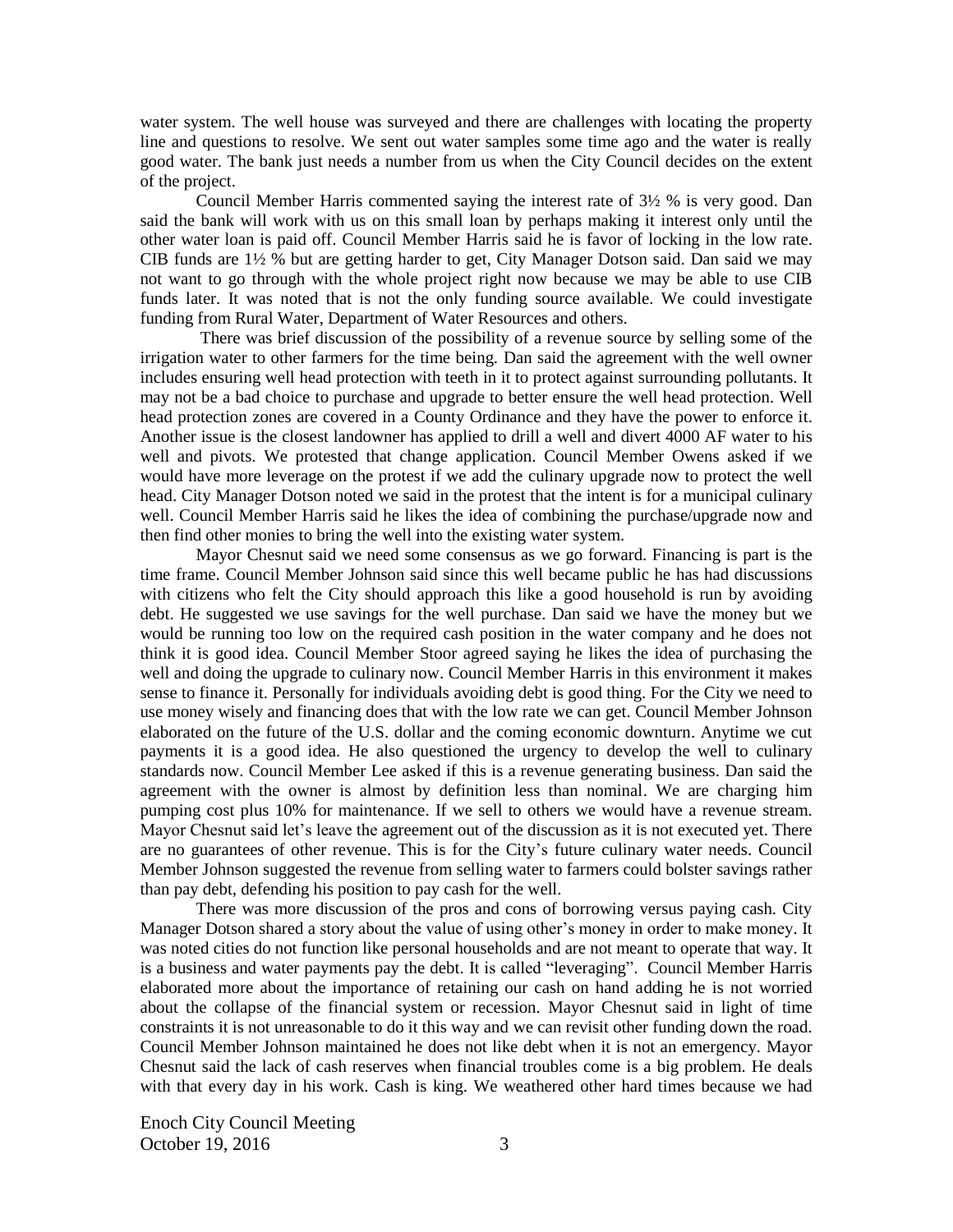cash reserves to offset declines in revenues. Different funds can lend to each other so we have options.

Dan said the economy is in recovery and it has been long and drawn out. The State of Utah has a strong economy and there is no reason to anticipate anything drastic. He understands that avoiding debt on a personal level is a great policy but we are not a person. We are a city and many prudent household policies don't apply. Borrowing money to build infrastructure is a legitimate debt. Because of the low cost of capital it makes more sense to take advantage of that. Council Member Johnson went on about businesses closing and other signs of financial downturn. Dan said we could be due for an economic pull back but it is not the end of the world. Mayor Chesnut said it is good and wise to hear a voice preaching caution. Mayor Chesnut said for administrative reasons we need to nail down the options and know what the City Council wants to do. He said he hears the Council is leaning toward purchasing the well and upgrading it to culinary now. Council Member Harris and Council Member Stoor agreed. Council Member Johnson said we will not be in a bad situation for water for some years down the road. Council Member Lee asked if there is any advantage to doing it all right now including bringing it into the water system. It was noted we don't need to do that now.

There was brief discussion of balancing the aquifer and the groundwater management plan being formulated. Council Member Harris said we could get better financing by waiting. Another option is we could bring the well online and save money by not running the pumps on all of the other wells. He suggested we could do a cost/benefit analysis. Mayor Chesnut agreed it would be smart to analyze the numbers. Mayor Chesnut said let's put together a cost/benefit analysis to ascertain the net benefit of financing vs cash buy and including the cost of running the other wells vs the cost of waiting to bring this new water source online. There were no other comments or action taken.

## **6. PUBLIC COMMENTS**

Jordan Barben said we should look up Enoch City UT on Google. He wondered about the picture being shown on the website which is trying to link Enoch to a dating website. Jordan said the new well would be great with a golf course around it.

# **7. COUNCIL/STAFF REPORT**

Dilworth Armstrong said we have a big expense with our wells and they can go out at any time. Speaking from experience in two irrigation companies and six irrigation wells, every few years you have to overhaul each well. Sediment wears things out and efficiency goes down. You have to have enough money in the bank to take care of emergencies so that you don't run out of water. Look at the costs and plan for it.

Earl Gibson reported they are test pumping the animal shelter well. The well discussed tonight and new well on the hill may give the other wells a break.

Dan Jessen said to follow up on Earl's comments this new well purchase and the shelter well would be close enough to pipe into the system together when we decide to run the line to tie it in.

City Manager Dotson said Susan Lewis is leaving for another job. Her last day will be November 4<sup>th</sup>. Officer Ryan Horton went to the Cedar City PD. Our new officers are doing great and Josh will be made full-time with Ryan's departure. We are advertising for the administrative assistant job "in house" and then we will post it outside. Every person we have on staff is extremely important. When anyone leaves for any reason it creates a hole that is never completely filled. They all put their heart and soul into what they do which is to serve others. He reported public works is working on numerous projects. The drainage basin on Hwy. 91 and Enoch Road is completed. They are clearing the cemetery lot to prepare it to add to the cemetery. Chief Ames could not be here tonight and wanted to pass on that the officers doing great and will be off FTO soon. He reported Susan Lewis is attending the Cedar City Council meeting tonight because they